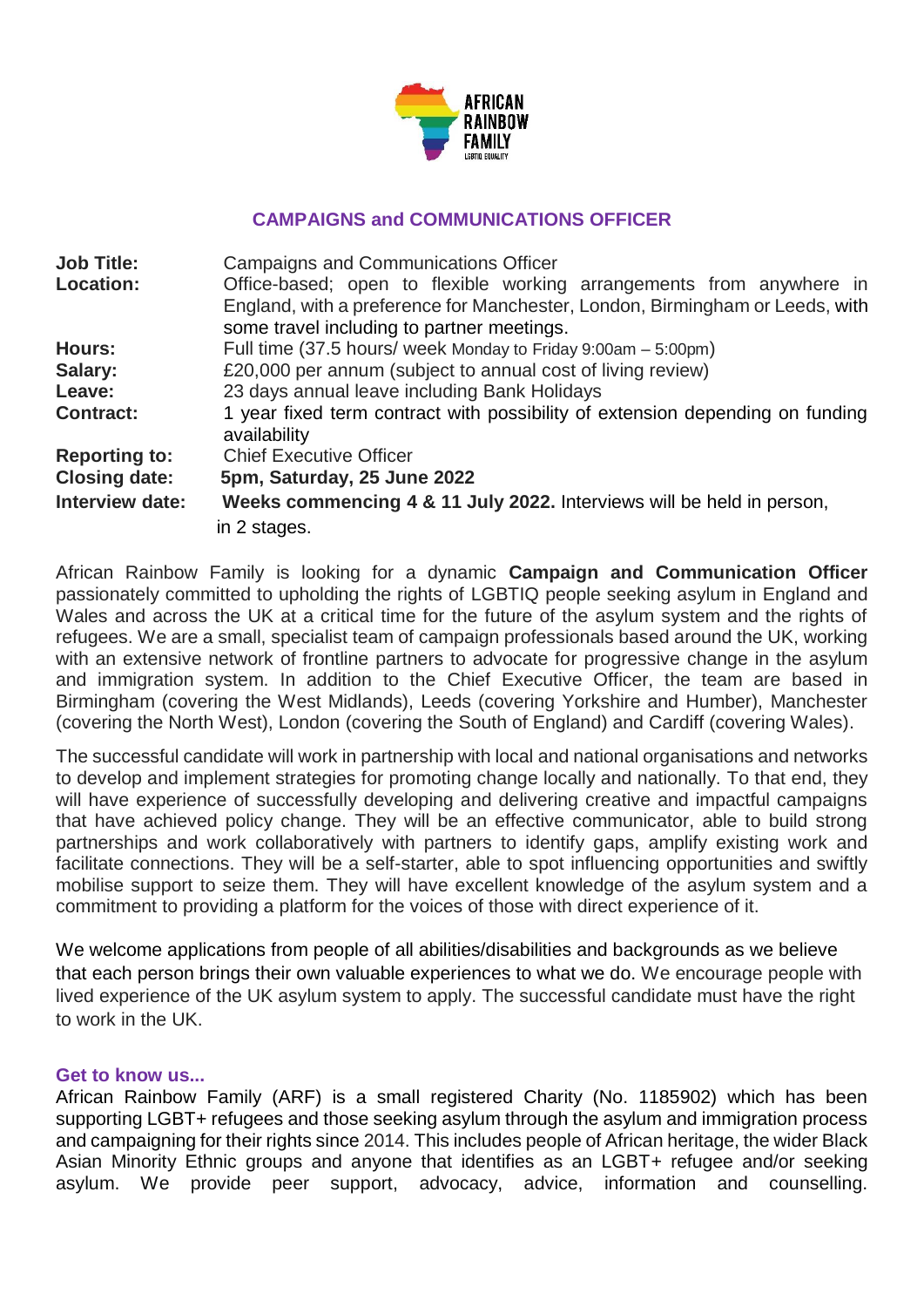ARF was established in 2014 by a lesbian in the wake of some Commonwealth countries in Africa's toxic and draconian anti-gay laws; persecutions and environment which seek to criminalise LGBTIQs for the preference of whom they choose to love. ARF provides:

- Support For LGBTIQ Refugees and People Seeking Asylum
- Support communities who face constant harassment, hate crimes and discrimination heaped on them by an ignorant society because of their sexuality or sexual preferences and or gender identity.
- Campaigning For Global LGBTIQ Equality.

Since it was established in 2014, African Rainbow Family has played a significant role in bringing about positive change for refugees and people seeking sanctuary in the UK. We are part of many coalition campaign that brings together over 250 organisations, from charities and think tanks to trade unions and local authorities, calling for the right to work for people seeking asylum. Together with high-profile national campaigning organisations, we work with front-line organisations to expose and address a range of issues that affect the rights and wellbeing of people in the asylum system, such as a fairer and humane asylum system, housing standards and asylum support rates.

We are a catalyst and convenor of collaboration and joint action. Our work helps strengthen collective advocacy on asylum reform and bridges the gap between policy and the reality on the ground.

We became a charity in late 2019 last year and have ambitious plans for the future as we seek to maximise the potential of our collaborative campaigning and communication model and identify opportunities for change at local, regional and national levels, in a challenging external environment.

Our main office is in Manchester with 4 other centres in Leeds, Birmingham, London and Cardiff. A mix of working at home and/or the office is likely for the foreseeable future. There is however, a need for commitment for time in the office. This can be arranged. **We therefore welcome applicants from across the UK.**

### **Benefits include:**

- 23 days annual leave including Bank Holidays
- Equipment to support remote working.
- Flexible working policy.
- Pension scheme.
- Development and growth opportunities.
- Free parking at our office.
- Paid staff day off on their birthday
- Paid 2 duvet days a year
- Salary review
- Employee reward scheme
- Employee wellbeing support
- Paid Sick leave after 6 months

### **Attachments**

- Job description and person specifications
- Application and equal opportunity forms
- Policy on the Recruitment of Ex-Offenders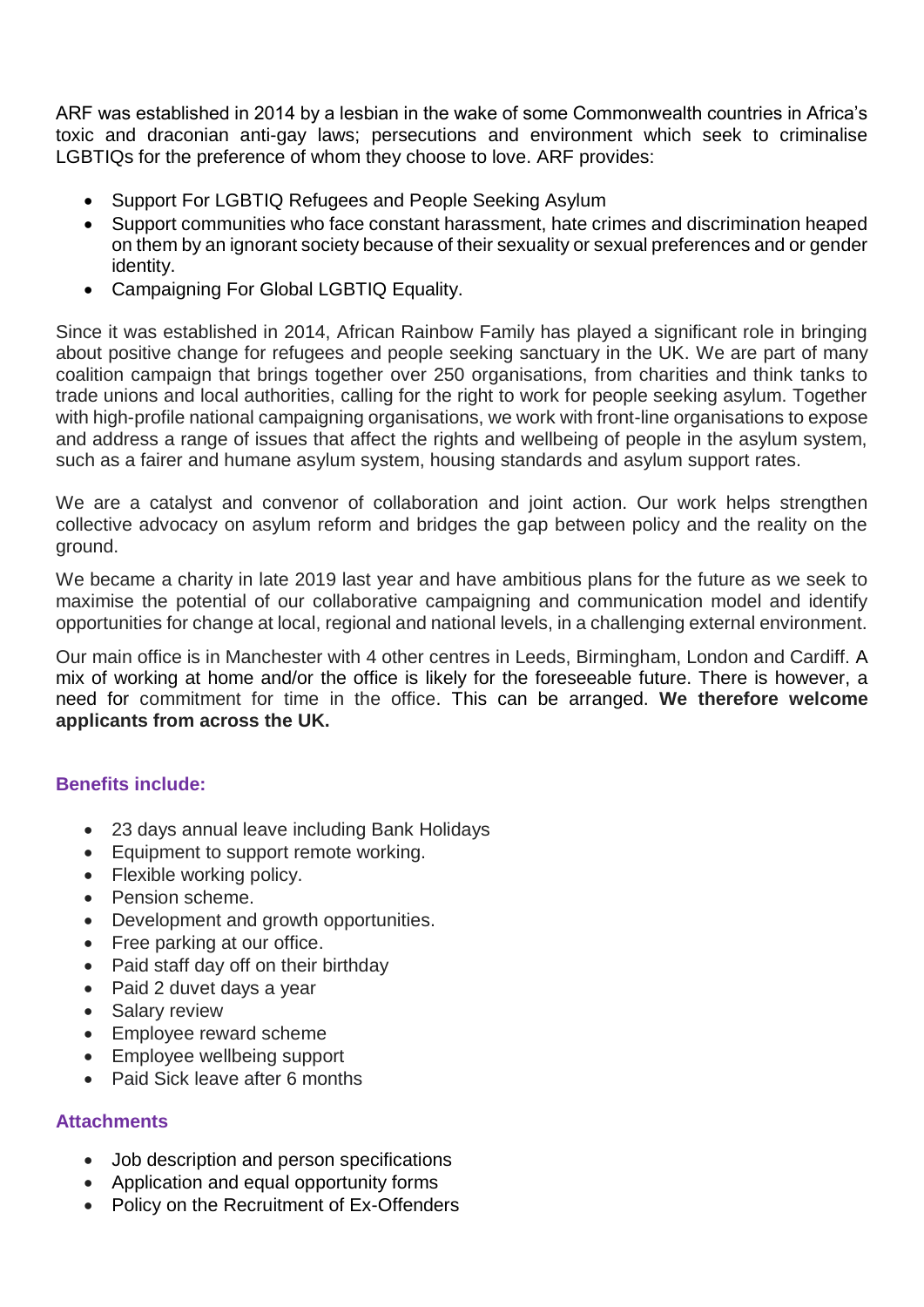**HOW TO APPLY:** Please read the job description and person specification. Email your completed application form and optional monitoring form to [recruitment@africanrainbowfamily.org.](mailto:recruitment@africanrainbowfamily.org)

For more information on this role or for an informal discussion please contact Aderonke Apata, Founder and CEO: 07711285567. If you know of someone who might be interested in this vacancy, please ask them to get in touch.

The successful applicant will be required to undergo an enhanced DBS check and to disclose all non-protected criminal records at the point of conditional job offer.

The closing date for applications is **5pm, Saturday, 25 June 2022.**

Interviews will be held in person, in 2 stages from **weeks commencing 4 & 11 July 2022.**

We are sorry that we are unable to provide feedback to unsuccessful candidates.

## **Job Description**

## **Main Responsibilities:**

# **Campaigning**

- Work collaboratively with and support local campaigns and networks working on asylum and refugee issues, in keeping with the aims and values of African Rainbow Family;
- Strengthen existing networks by building campaigns capacity and expertise and broadening the engagement of additional local groups and activists;
- Support and encourage LGBTIQ people with direct experience of seeking asylum to engage in campaigns;
- Proactively identify influencing opportunities and mobilise support to capitalise on them;
- Collate local evidence and case studies in support of identified UK-level campaigns and ensure these issues inform UK policy debates;
- Support local organisations and networks to campaign on local issues where appropriate including working to influence local authorities, the UK Government, Members of Parliament, and UK Government Departments;
- Share campaigning ideas and suggestions of best practice from other regions and nations;
- Lead on the development and delivery of specific African Rainbow Family campaigns at a UK level.

## **Movement Building**

In consultation and collaboration with partner organisations:

- Develop, refine and implement strategies for promoting change in LGBTIQ asylum system across the UK;
- Influence decision-makers such as Peers, MPs, local councillors and others;
- Build relationships with local journalists and facilitate the coverage of positive stories in local and national media;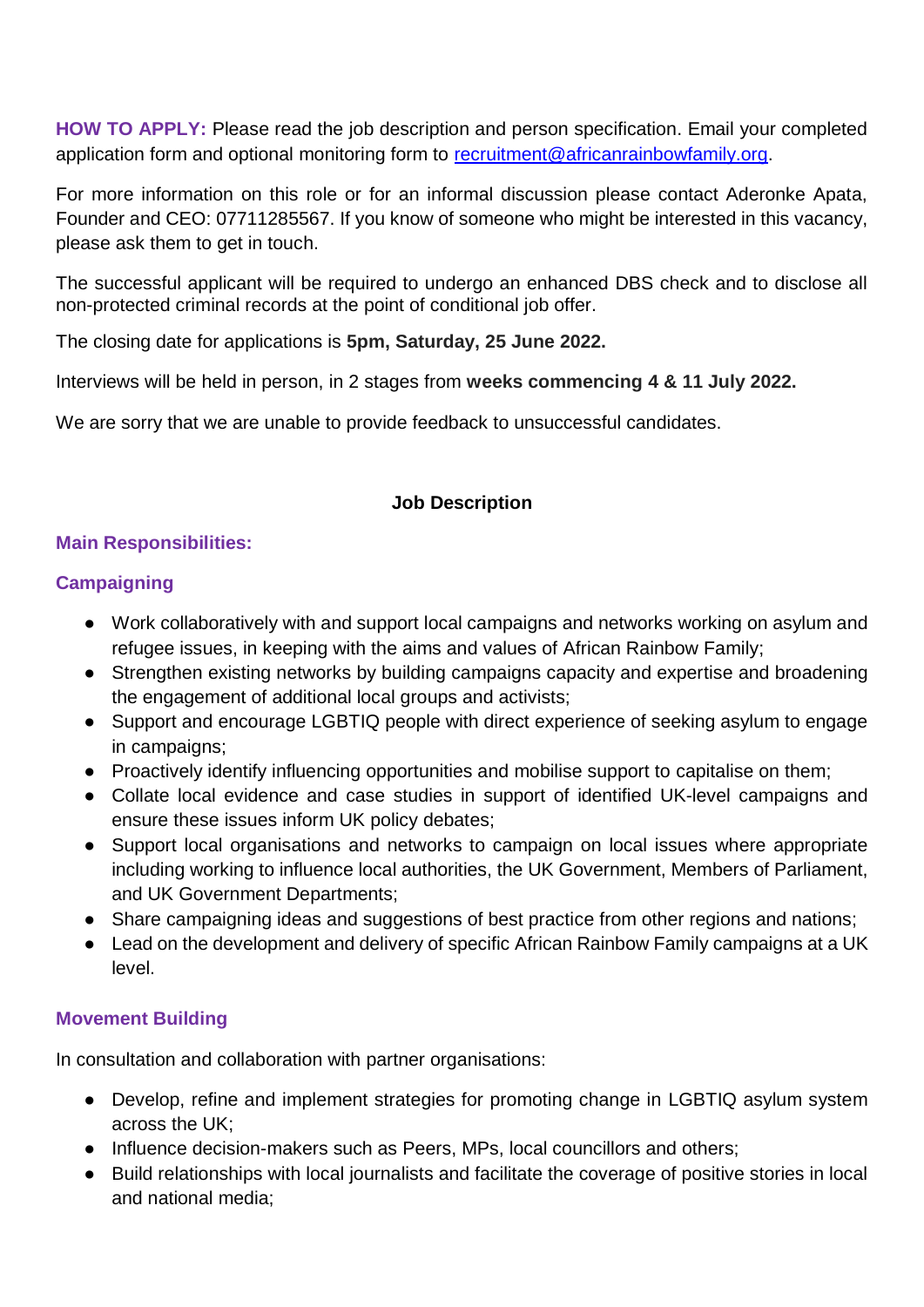- Engage with organisations and individuals beyond the refugee and asylum sector to build support and joint working;
- Engage and mobilise a wider community support base to take action on campaigns.
- Write campaign materials, resources and actions for supporters.

## **Communication**

- Deliver communications to key audience groups, such as beneficiaries, corporate partners, funders and supporters, volunteers, target public audiences and journalists.
- Write excellently, edit, coordinate, and publish content across various channels, including the website, social media, and in printed and online marketing materials.
- Work with the CEO to expand the communication team.

## **PR and media**

- Increase African Rainbow Family's profile through press and social media
- Raise awareness of the African Rainbow Family's work and gain media coverage or exposure through local, regional or national press, radio, online and TV
- Write press releases, articles, and statements
- Respond to requests from the press and maximise opportunities for further engagement on relevant topics
- Develop relationships with the press, journalists, and influencers
- Act as a spokesperson when necessary.

### **Website**

- Manage and update content for the website and any related blogs
- Use Google Analytics reports to make recommendations to maximise the website's potential.

## **Social media**

- Manage African Rainbow Family's social media accounts day-to-day
- Create a social media strategy to increase supporters' engagement
- Develop strategic communications, social media campaigns and digital content that will help further organisational goals, e.g. around key LGBTIQ days and campaigns
- Produce monthly reports detailing social media activity and identifying trends and opportunities to meet and/or reach engagement targets.

### **Email**

- Create an email communication strategy for African Rainbow Family's audiences
- Manage the Mailchimp platform and drive continual improvements
- Train internal staff on how to write for and create engaging email content
- Produce quarterly newsletters.

### **Stories and stakeholder management**

- Write success stories including those of beneficiaries and staff
- Oversee the management of a stories database, actively collating stories and images, gaining relevant permissions and ensuring GDPR compliance
- Act as a key relationship manager for beneficiaries who are active storytellers.
- Empower and assist service users who wish to document their lived experiences.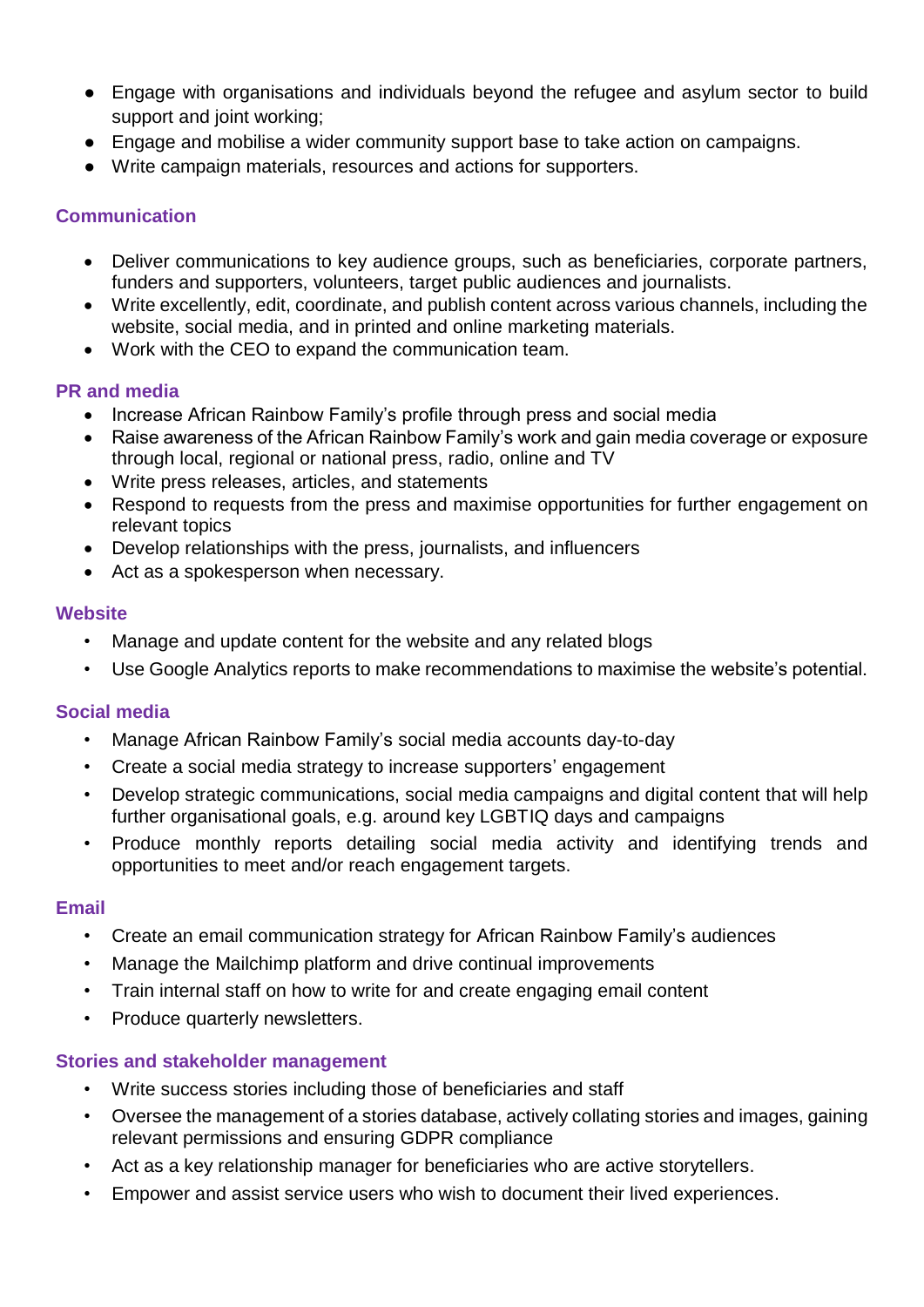### **Brand, copywriting and design**

- Ensure consistent African Rainbow Family's branding is used across all channels
- Write creative briefs and produce content as required for external and internal audiences
- Maintain library system for photography, film and stories that is GDPR compliant
- Manage copywriting for communications materials.

### **Other**

- Line manage communication interns and freelance consultants
- Help market and run forthcoming events both online and in-person
- Review and approve all communications to guarantee consistency and clarity of voice
- Generate awareness of current trends, awareness days/events and any other relevant activities and news which could be integrated into communications planning
- Produce regular performance reports to the CEO.

### **Organisational**

- Oversee African Rainbow Family's activities, ensuring that it remains true to its aims and values;
- Write content for African Rainbow Family's website, social media channels and email updates;
- Take part in regular team calls and face-to-face team meetings with African Rainbow Family staff;
- Work with the team to define campaign priorities and benchmarks for success;
- Oversee expenditure, maintaining appropriate records;
- Ensure proper monitoring and reporting of campaigns activities and support the CEO in reporting to funders and any other independent evaluation;
- Undertake other tasks as relevant and commensurate with the post.

# **Person Specification**

### **Essential**

- 1. Experience of developing and implementing achievable campaigns strategy
- 2. Knowledge and understanding of how to influence local and national decision-makers, councils, parliamentarians and other campaign targets
- 3. Experience of achieving positive changes in policy and practice, particularly for LGBTIQ people
- 4. Knowledge of how the asylum system impacts people seeking asylum, particularly LGBTIQ people
- 5. Experience of providing a platform for those directly affected by injustice
- 6. Ability to build strong partnerships and maintain positive working relationships with individuals and organisations